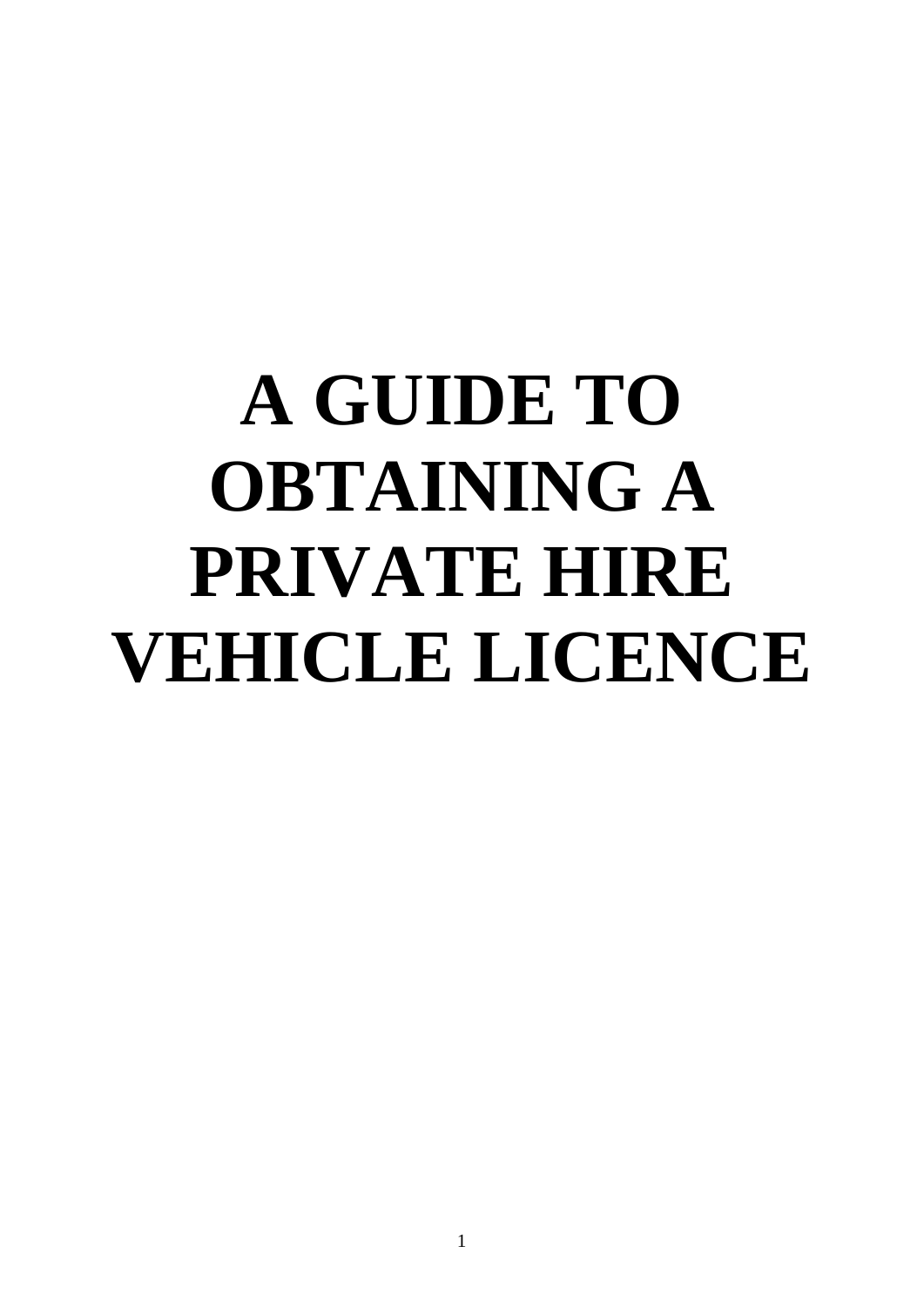## **ITEM 1- GENERAL INFORMATION**

This booklet offers guidance on how to apply for a Private Hire Vehicle Licence. Separate guidance booklets are available on how to apply for a Private Hire Driver or Private Hire Operator's Licences. For inquiries about how to obtain a licence or a general question on licensing matters:

Licensing, and Vehicle Testing Telephone 01978 729600 **Environment and Technical Department Transport Depot, Customer Service Desk Hours Abbey Road, Wrexham Ind. Estate LL13 9PW Mon – Thur 08.30am – 4.30pm** 

 **Fri 08.30am – 4.00pm** 

**Enforcement enquiries, general advice and complaints – Telephone 01978 298990 Public Protection Department, Lord Street, Wrexham**

## **ITEM 2 – INTRODUCTION**

In England (outside London) and Wales, private hire and hackney carriage licences are issued by the local Council to control the safe operation of private hire and hackney carriage vehicles being used for hire or reward.

In Wrexham, licensing and enforcement matters are dealt with by the Health and Safety and Licensing Section based at the Public Protection Department , Lord Street, Wrexham.

Each licence has a set of conditions which the licence holder must comply with. Copies of these conditions are attached to every licence issued, and are readily available from the above address. Licences issued by the Council are issued for 1 year.

#### **ITEM 3 – PRIVATE HIRE FEES**

To view Current Private Hire Fees please see "Licensing Fees" Web Page [www.wrexham.gov.uk](http://www.wrexham.gov.uk/) or telephone (01978) 729600.

## **IMPORTANT NOTICE FEES CANNOT BE ACCEPTED WITHOUT ALL RELEVANT DOCUMENTATION**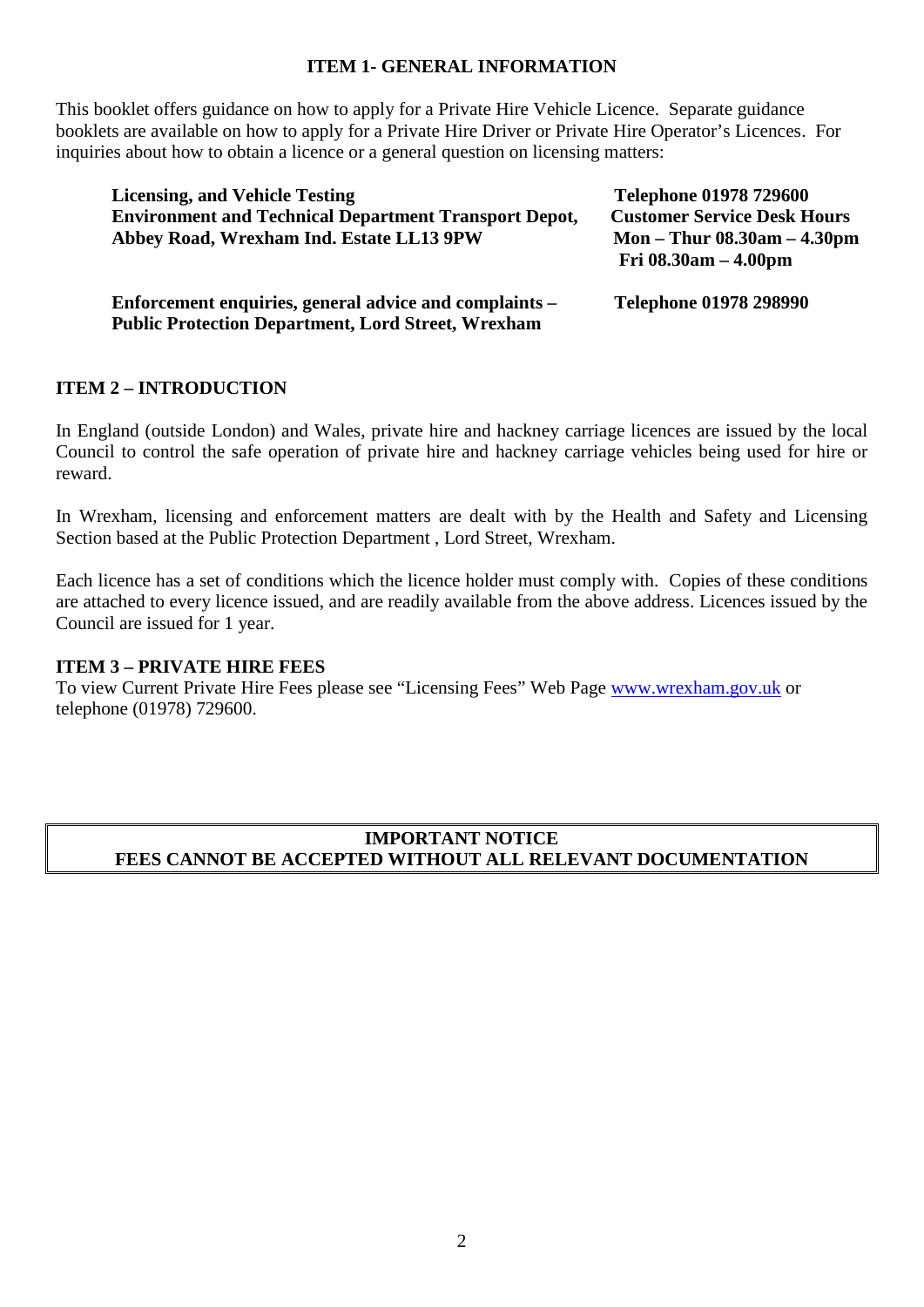# **ITEM 4 – APPLICATION FORMS**

All application forms are available from the Environment and Technical Department Transport Depot or the Public Protection Department at the above address.

# **ITEM – 5 HOW TO APPLY FOR A LICENCE**

The Environment and Technical Department Transport Depot is situated on Abbey Road South on Wrexham Industrial Estate.

Call in at our Customer Service Desk and ask for the necessary forms to apply for the particular private hire licences you wish to obtain. You can telephone (01978 729600) and ask for application forms to be sent to your home address.

You should bring the completed application forms into the depot with the appropriate documentation and fee. You will then be allocated an application number which is the unique reference number, which will be clearly stated on your receipt regarding your application will require you to quote this application number.

# **ITEM 6 - APPLICATION PROCEDURE FOR A PRIVATE HIRE VEHICLE LICENCE**

To apply for a private hire vehicle licence you must:

- A. Remember that once the vehicle is plated as a Private Hire Vehicle it can only be driven by a licensed Private Hire Driver.
- **B.** Submit completed application form together with an MOT Certificate, Vehicle Registration Document or Bill of Sale and Insurance Certificate (**ensure vehicle has insurance cover for private hire in Proprietors Name).**
- C. The criteria for vehicles are at Appendix 1. A compliance check with current vehicle conditions and standards will be required to be undertaken after 6 months. It should be noted that if the vehicle fails the test there will be a retest fee.
- D. Each year a vehicle licence renewal form will be sent to your home address (please note that it is your responsibility to ensure your licence is renewed before it has expired). You should attend at Abbey Road Depot with completed Renewal Form, A **Curren**t **Original Insurance Certificate**, A Current Certificate Of Compliance and the Appropriate Fee. This procedure completes the renewal of a licence.

Any application made after a licence has expired will be treated as a "new" application and will need to go through the same procedure as that specified for the grant of a licence.

**ITEM 7 – THE LAW AND LOCAL CONDITIONS RELATING TO PRIVATE HIRE LICENSING** The current legislation under which private hire are controlled is:

**Local Government (Miscellaneous Provisions) Act 1976.** A copy can be obtained from any HMSO bookshop. A copy of the licence conditions for Private Hire Vehicles is at Appendix 2.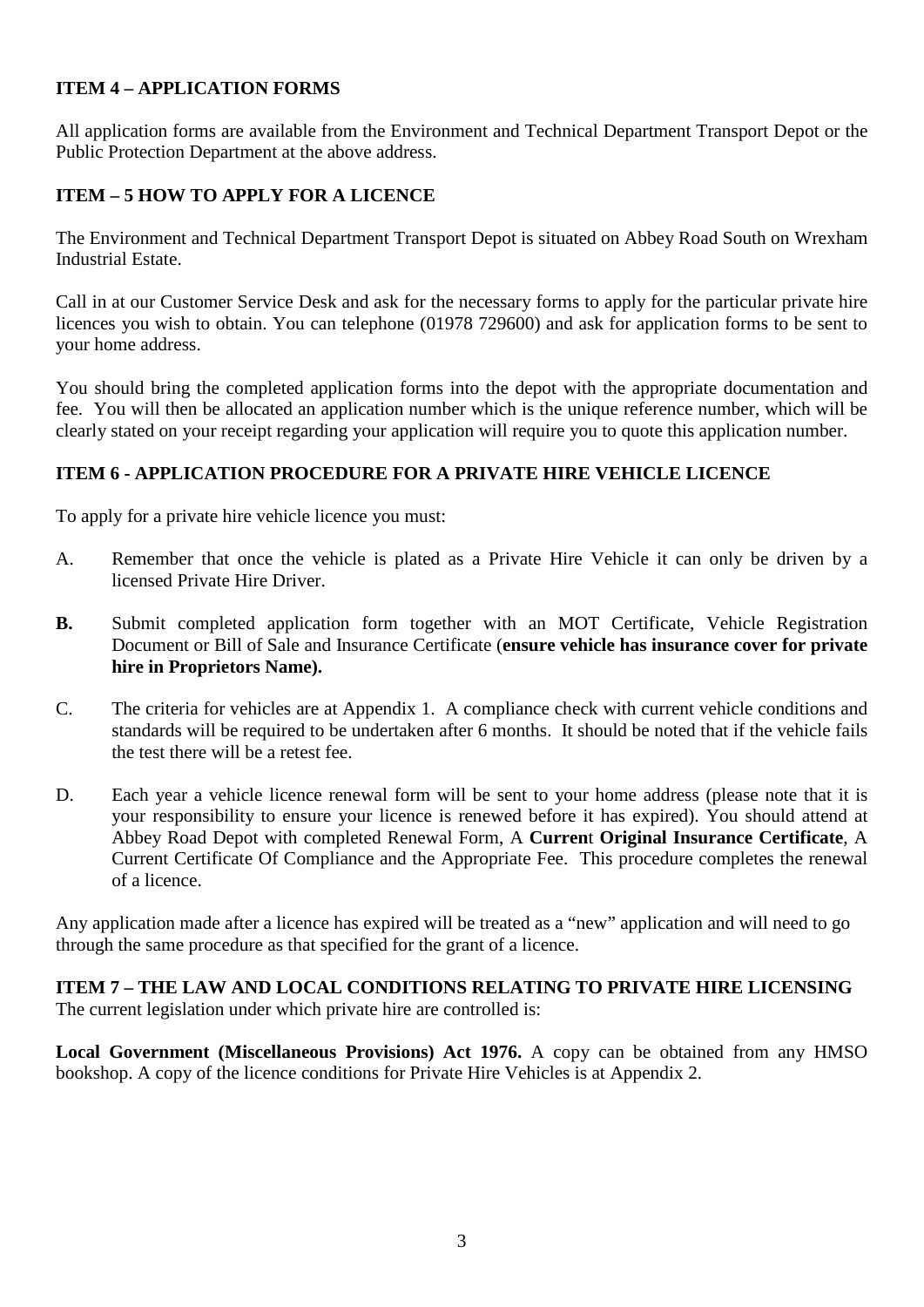# **Surrender / Transfer of a Private Hire Vehicle Licence - Guide**

### **Surrender**

- Should you wish to surrender your Private Hire Vehicle Licence then you should take the Private Hire Licence plates to the Wrexham County Borough Council Environment Service Depot, Abbey Road South, Wrexham Industrial Estate, Wrexham, LL13 9PE.
- $\triangleright$  The staff will take the plates, ask you to complete the Vehicle Licence Plate Transfer / Surrender form and stamp the licence as "cancelled". The licence will be returned to you for your records.
- $\triangleright$  The surrender of Vehicle Licence Plates is free of charge.
- $\triangleright$  Please note Licensing Fees are Non Refundable

## **Transfer of Vehicle to Another Person**

- $\triangleright$  Should you wish to transfer / sell a Private Hire Vehicle to another person (licenced driver), you must complete the Vehicle Transfer/Surrender form. The completed form should be given to the person you wish to transfer the vehicle to, with a copy to Wrexham County Borough Council Environment Service for information.
- $\triangleright$  It is an offence to sell or transfer a licensed vehicle to another person without informing the Licensing Service within 14 days of the sale or transfer. Legal proceedings will be instituted against any person who contravenes the Act.
- The person who the vehicle is being **transferred to** must complete a Private Hire Vehicle application form (tick the Transfer Of Ownership box) and include with it the Vehicle Licence Plate Transfer / Cancellation form, completed by the person who transferred the vehicle. This must be accompanied by a valid certificate of insurance and the V5 document or a document as proof of sale of the vehicle.
- New owners are advised to read the Council's Private Hire Vehicle guidance note and conditions before any sale is agreed. We cannot be held responsible for any deception or fraudulent activity between the parties involved.
- The Current Fee for Transfer Of Ownership of a Private Hire Vehicle Licence from **1 July 2016 is £36**

(17/06/2016)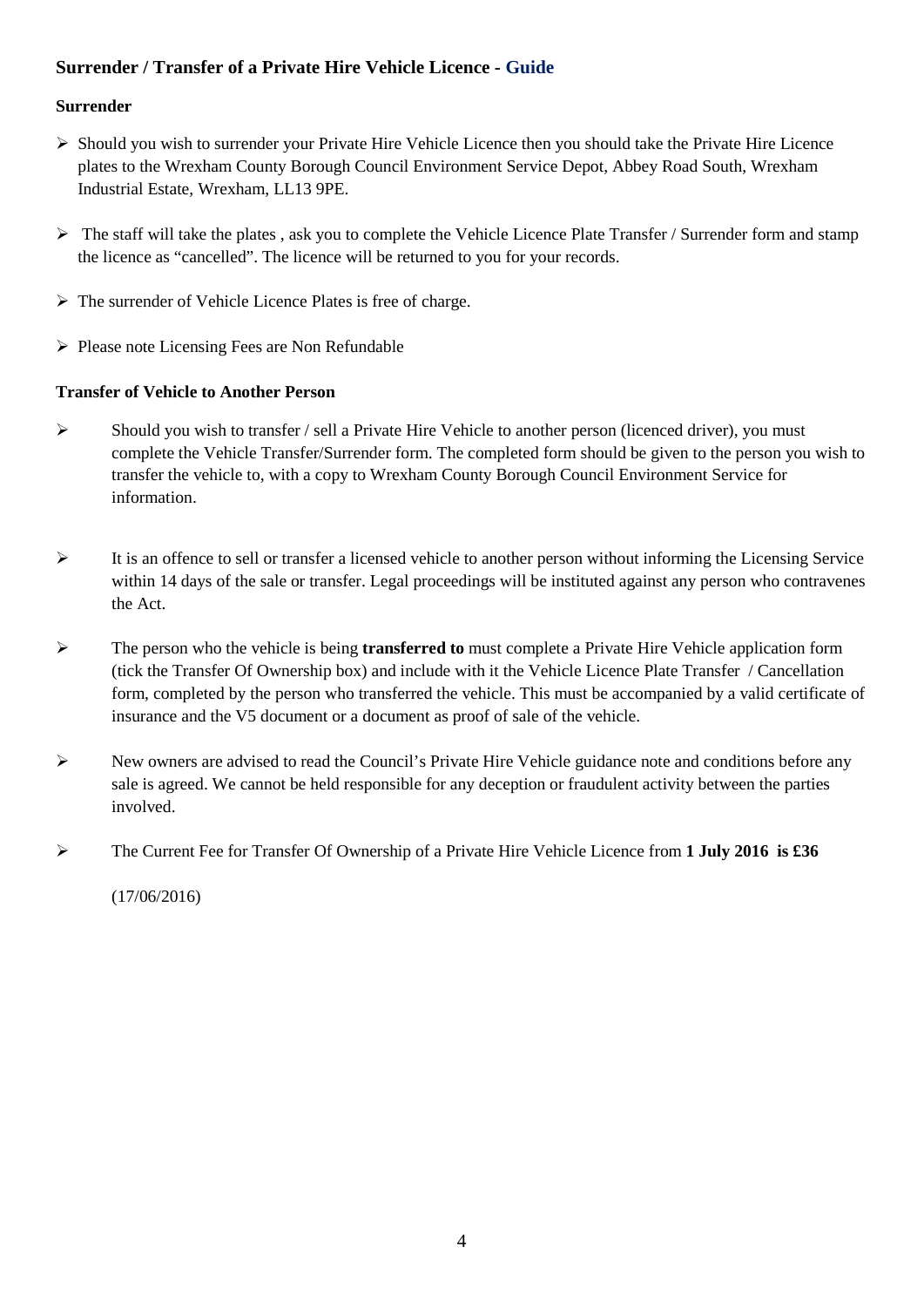# **WREXHAM COUNTY BOROUGH COUNCIL PRIVATE HIRE VEHICLE REQUIREMENTS**

- 1 a The vehicle must have four wheels and a minimum of four doors. The doors must consist of two doors on both near and off side of the vehicle and does not include hatchback / boot doors. The requirement for a minimum of four doors does not apply to a purpose built minibus with gangway.
	- b The vehicle must be equipped with a spare wheel and sufficient tools and equipment to enable the spare wheel to be fitted in the event of damage or puncture. Where the manufacturer does not supply a spare wheel the vehicle must be supplied with Run Flat Tyre / Foam Aerosol.
- 2 The Vehicle must have at least 1400cc engine capacity.
- 3 Vehicles must be presented for inspection in a clean and roadworthy condition and must be free from any rust on bodywork.
- 4Vehicles shall not be submitted for inspection with any accident damage and the Chief Officer Planning and Regulatory must be informed of accident damage within 72 hours of the damage occurring.
- 5 The Vehicle must be right hand drive, with the exception of stretch limousines.
- 6 The Vehicle must not be of such type, design or appearance as to lead any person to believe that the vehicle is a hackney carriage. **Hackney Carriage Specification Vehicles will not be acceptable**.
- 7 The vehicle must be capable of carrying at least four passengers in addition to the driver and not more than eight passengers. The rear seating must be as manufactured and have appropriate seat belts per person. The minimum acceptable width of seat section per person is 410 millimeters at the widest point of the seat which can include unequal seated sections. Limousines to have a minimum seating capacity of six and a maximum of eight.
- 8 The Vehicle and all its fittings and equipment must be in an efficient, safe and clean condition and must comply with all relevant statutory requirements, including in particular those contained in Motor Vehicles (Construction and Use) Regulations.
- 9 The seats in the Vehicle must be properly cushioned and free from damage.
- 10 The floor of the Vehicle must be provided with a proper carpet or other suitable covering.
- 11 a) There must be adequate space within the vehicle for the carrying of passengers' luggage and this space must be clean and water tight. A roof rack may not be fitted.
	- b) A roof box may be fitted, providing :
		- i) It must comply with Road Traffic (construction and use) Regulations, and be appropriate for the type of vehicle used.
		- ii) The roof box must be of enclosed container construction (not an open roof rack with loose cover).
		- iii) The roof box must only be used for the purpose of extra luggage, such as golf clubs, large suitcases etc., and not for the carriage of goods or livestock.
		- iv) The hirer must be with the vehicle at the time the roof box is in use.
		- v) No part of the roof box or fitments to remain on vehicle when not being used for carrying extra luggage.
		- vi) No advertising, wording or numbers to be allowed on the roof box.
	- c) No Trailers to be used by any Private Hire Vehicle.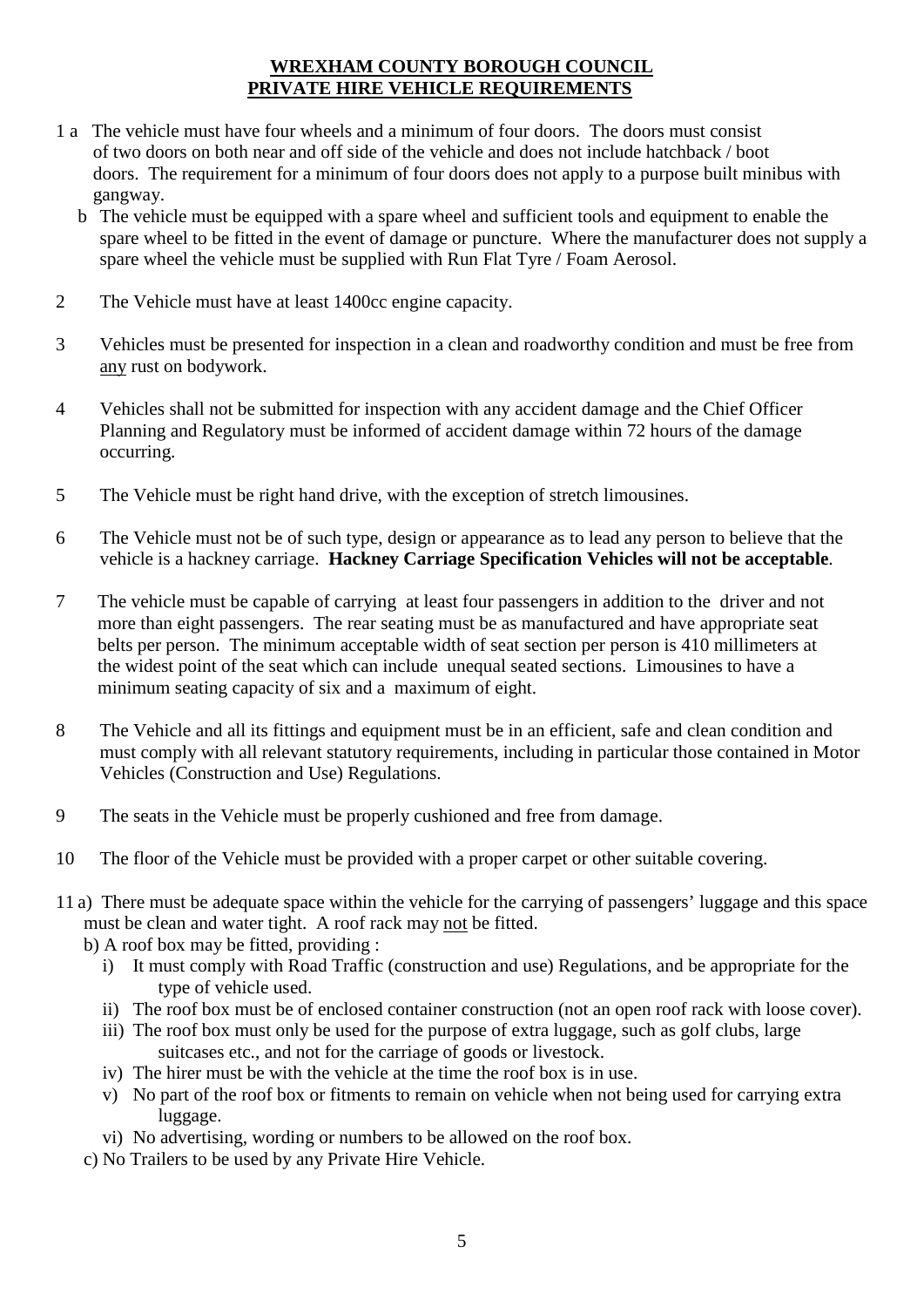- 12 a) The Vehicle must be fitted with an efficient dry powder variety fire extinguisher of a minimum weight of 1 kg. The extinguisher shall be securely fixed in a position so as not to interfere with the control of the vehicle and so as not to be tampered with by a member of the public.
	- b) Each extinguisher to be serviced annually by a competent inspector and an appropriate dated inspection record to be available.
- 13 The Vehicle must be equipped with a first-aid box as follows:- A first-aid kit containing:
	- i) six individually wrapped sterile adhesive dressings (plasters)
	- ii) one large sterile unmedicated dressing
	- iii) two triangular bandages
	- iv) two safety pins
	- v) individually wrapped moist cleaning wipes

shall be carried in the vehicle at all times securely fixed in the boot of the vehicle for use in case of emergency. There shall be no obligation on Private Hire Drivers to administer first aid treatment.

- 14 Any meter for recording fares fitted in the Vehicle must be in such a position as not to be visible from the outside of the Vehicle but clearly visible to the passengers.
- 15 If the Vehicle is currently licensed by the Chief Officer Planning and Regulatory for private hire the licence plate issued by the Council must be securely fixed externally to the front and rear of the Vehicle in a conspicuous position and secured in such a manner so as to be easily removed by any Authorised Officer or Constable.
	- 16 a) A complete adhesive sign provided by the Chief Officer Planning and Regulatory Service, shall be displayed at the top of both front and rear passenger door windows so as to be clearly visible to persons boarding the vehicle. The sign shall be a maximum size of 180mmx130mm containing the information as specified by the Head of the Housing and Public Protection Services.

 b) It is also permissible to display the vehicle Operator's Name, Telephone Number and / or Website Address on the front and rear screen of the vehicle. Any display must not interfere with visibility or compromise safety. There shall be no reference to the word "Cab" or "Taxi".

 c) There may be displayed on the side, bonnet and rear boot / door area of the vehicle the name, telephone number and / or website address of the Operator with whom the vehicle proprietor carries on business. There shall be no reference to the word "Cab" or "Taxi". The words "Tap the Ap", to be displayed bilingually, permitted.

 d) Operator company logos are permitted. With the aforementioned exceptions, no other signs, notices, advertisements, plates, marks, numbers or emblems or devices whatsoever shall be displayed on, in or from the vehicle, except as may be required by any statutory provision of these conditions, or with prior written authorisation of the Council.

 e) Display in the Private Hire Vehicle an Identification Card, provided by the Local Authority, inside the front Windscreen giving driver identification to the inside of the vehicle.

- 17 If the Vehicle is currently licensed by the Council for private hire the number of the licence and the number of passengers permitted by the licence to be carried in the Vehicle must be clearly marked inside the Vehicle as to be visible at all times to passengers carried in the Vehicle.
- 18 There must be in force, in relation to the Vehicle, a policy of insurance or such security as complies with the requirements of Part VI of the Road Traffic Act 1988.
- 19 There must be in force, in relation to the Vehicle, a valid MOT test certificate (if appropriate) and a current road fund licence.
- 20 Every seat in the Vehicle shall be fitted with a safety belt.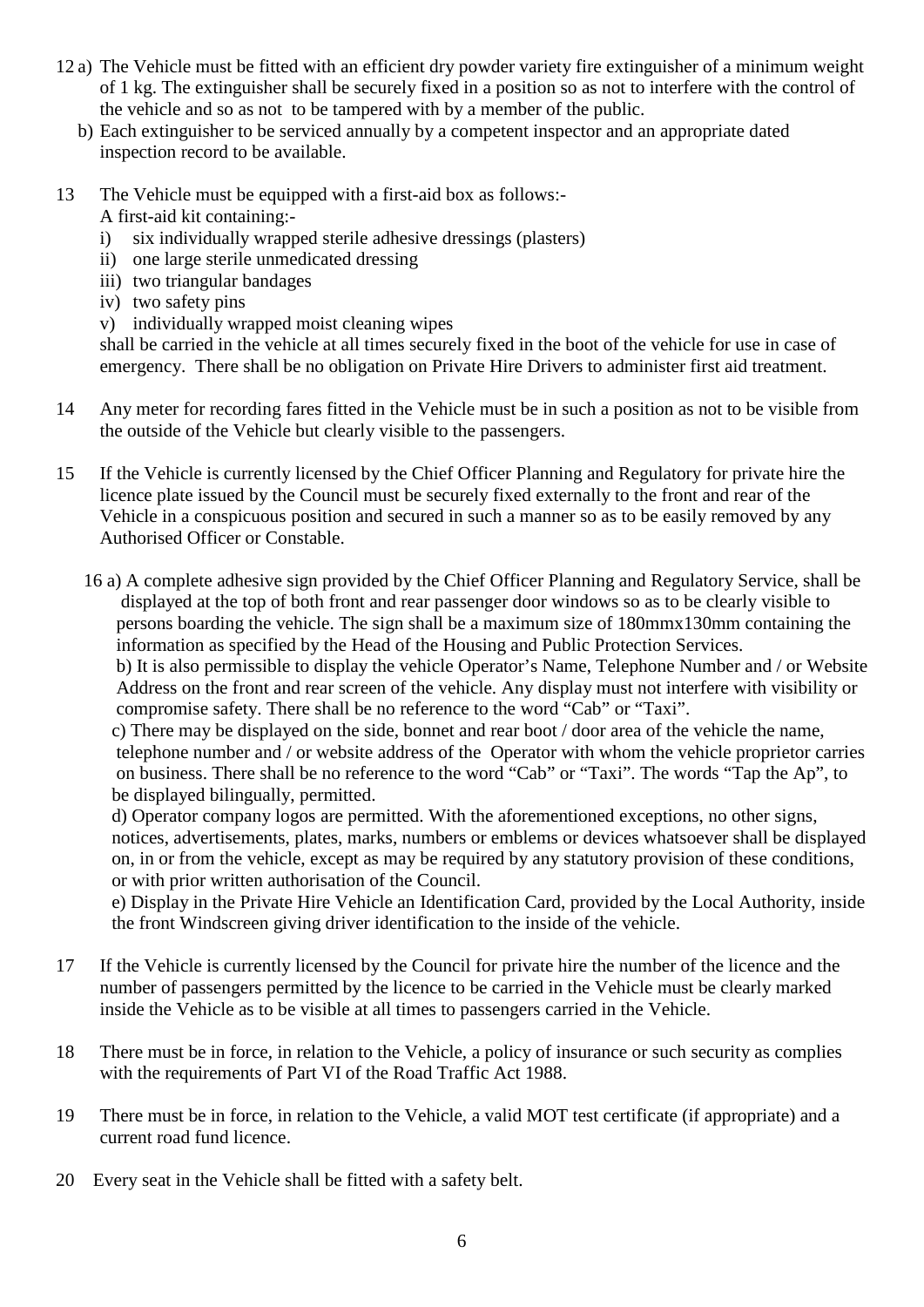- 21 LPG (Liquid Petroleum Gas) Conversions must be accompanied by LPG Conversion Certificates provided by a suitably qualified engineer. (07/2013)
- The holder of the licence must notify the Licensing Authority in writing prior to installing a CCTV System in the 22 The holder of the licence must notify the Licensing Authority in writing prior to installing a CCTV System in the vehicle. CCTV Systems in vehicles will not record audio and must comply with the terms of "Policy On The Installation and Operation of CCTV Systems in Private Hire and Hackney Carriage Vehicles". The proprietor of the vehicle will ensure that appropriate signage is displayed within the vehicle, so as to be visible inside and outside the vehicle in accordance with the policy. (05/02/2019)

# **23 Additional conditions for stretch limousines :-**

- a) The vehicle must pass a Single Vehicle Approval inspection of its design and construction at a Vehicle Inspectorate testing station. The Approval Certificate or Certificate of Compliance must be presented to this Authority, together with its DVLA Registration Document (V5) and evidence of the date of manufacture of the vehicle.
- b) The maximum length of the "stretch" shall not exceed 120"/3048mm.
- c) No passengers are to be in the front of the vehicle.
- d) The vehicle must be fitted with tyres of a rating specified by Ford USA i.e. vehicles registered before 1998 – 235/75R 15 108S (BF Goodrich Extra Load or Equivalent). Versions from 1998 onwards must be fitted with 225/70R 16 107T (Reinforced).
- e) Any tinted glass shall conform to the legal requirements as laid down by the Vehicle Operator Services Agency (VOSA). The passenger compartment may be fitted with blackened glass. All blackened and tinted glass must be fitted as standard at point of manufacture, but any modifications from standard will not be acceptable.
- f) No form of entertainment or activity of a like kind shall be permitted without written consent from this Authority.
- g) Bookings for vehicle(s) which are solely for use of children under the age of 16 years must be accompanied by either a parent/guardian or a Criminal Records Bureau (CRB) checked escort. A declaration, to be completed by the parent/guardian responsible for the journey, prior to the commencement of the journey providing details of the persons travelling and the name and contact details of the person responsible for the booking. A copy of the form must be carried by the driver.
- h) Vehicles may be required to undergo a metal fatigue test at the discretion of this Authority. The cost of this test to be borne by the Operator.
- i) Alcoholic drinks provided in the vehicle shall be under the terms of an appropriate licence relating to the sale or supply of alcohol. For bookings for groups of passengers under 18 years, plastic glasses and bottles must be used and alcoholic drinks must be locked away or removed from the vehicle prior to the commencement of the journey.
- j) The normal conditions applying to the licensing of Operators and Drivers to apply.

# **Please note that Wrexham Council does not have the facilities to issue MOT Certificates for Limousines**. (11/2008)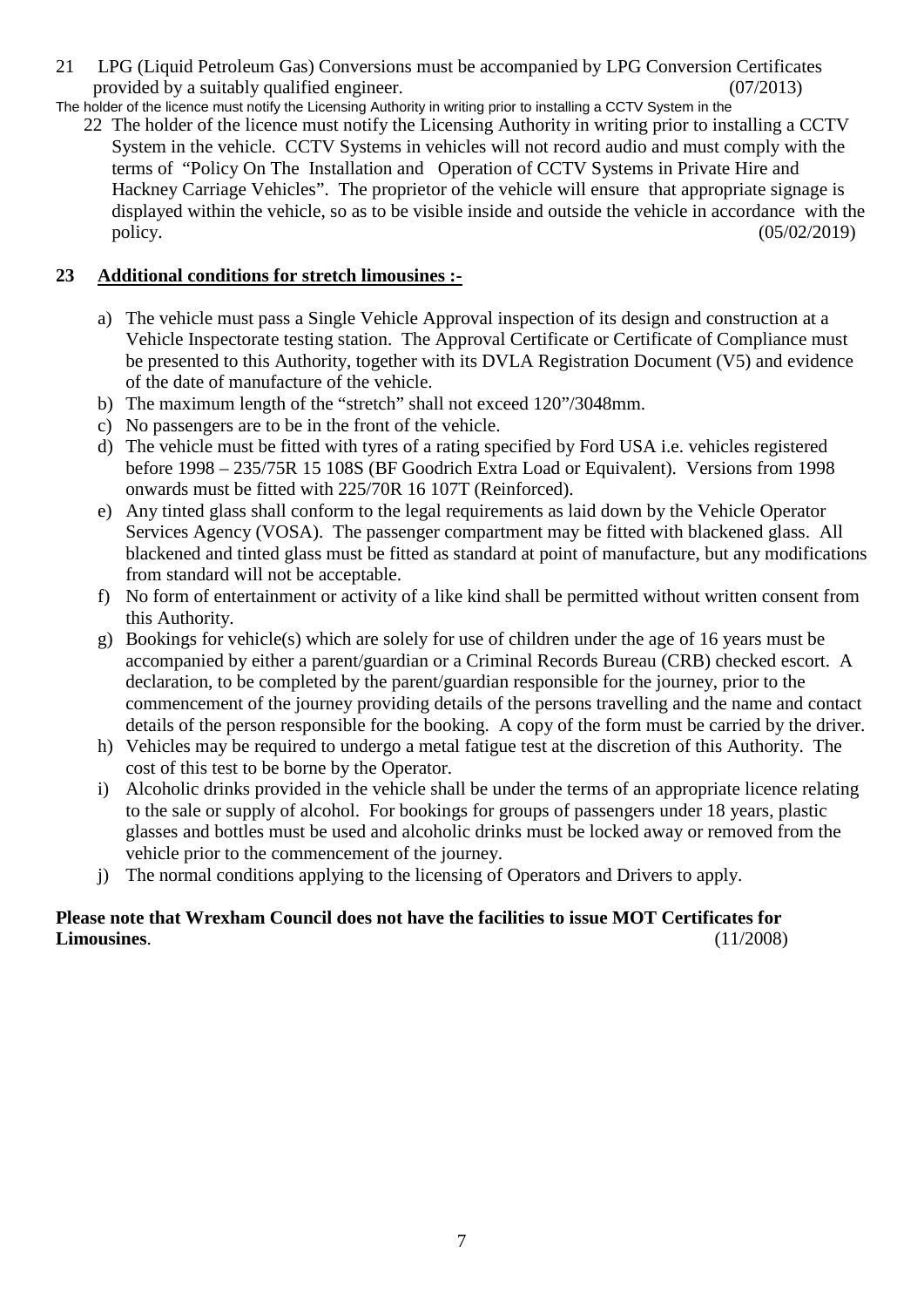**APPENDIX 2 No «PlateNo»**



## **PRIVATE HIRE VEHICLE LICENCE**

Wrexham Council under the provisions of the Local Government (Miscellaneous Provisions) Act, 1976, and every other power or authority them enabling **DO HEREBY LICENCE** the vehicle bearing the Registration Number **«RegNo»**

of which **«Name1»** 

#### of **«Add11» «Add12» «Add13» «Add14»**

(is) (are) the proprietor(s) to use the vehicle for private hire within the said County Borough from the date hereof and up to and including the **«Expiry»** unless previously suspended or revoked, and to carry not more than **«Passengers»** persons (excluding the driver), subject to the provisions of the said Act and such Statutes, Orders, Rules, Regulations and Bylaws as may from time to time be in force for the regulation of Private Hire Vehicles and the Proprietors, Drivers and Operators thereof within the said County Borough, and subject to the conditions specified hereto.

DATED this **8 January, 2020** 

 **Chief Officer Planning and Regulatory** 

**\_\_\_\_\_\_\_\_\_\_\_\_\_\_\_\_\_\_\_\_\_\_\_\_\_\_\_\_\_\_\_** 

#### **SCHEDULE**

## **CONDITIONS OF LICENCE**

In these conditions, except where the context otherwise requires, the following words and expressions shall have the following meanings:

"Authorised officer" **means a person authorised by the Chief Officer Planning and Regulatory to carry out duties connected with the issuing of private hire licences and enforcing legislation relating to private hire;**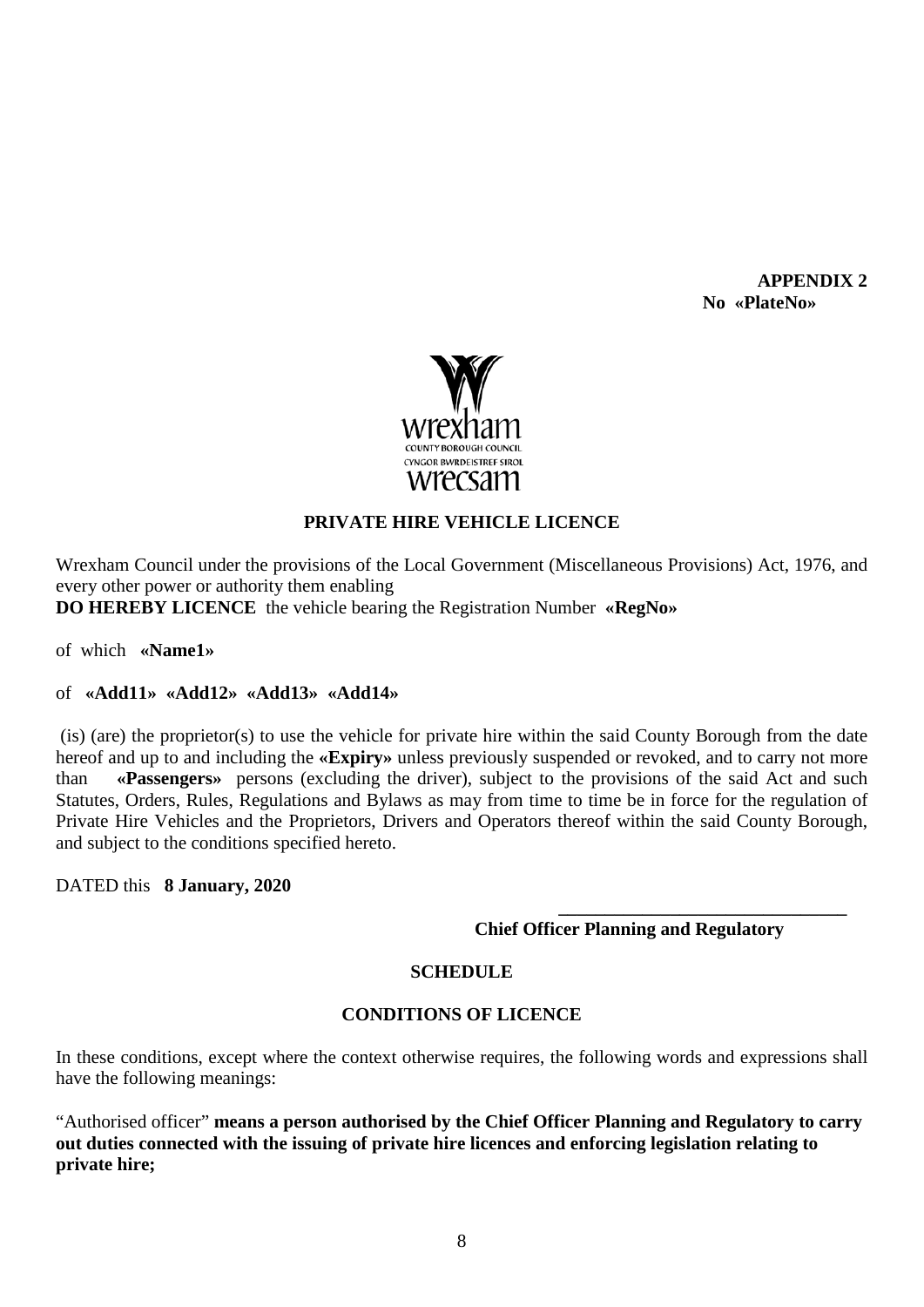"Chief Officer Planning and Regulatory" **means the person for the time being appointed to that post in Wrexham Council;**

"Proprietor" **means the person to whom this Private Hire Vehicle Licence is issued by the Chief Officer Planning and Regulatory;**

"Operator" **means the person to whom a licence has been granted by the Chief Officer Planning and Regulatory, to operate Private Hire Vehicles;**

"Vehicle" **means the Vehicle in respect of which this Private Hire Vehicle Licence is issued;**

"Licence plates" **means the plates issued by the Chief Officer Planning and Regulatory to be affixed to the vehicle, containing details of the vehicle, the maximum number of passengers to be carried and the Vehicle licence number;** 

**"Vehicle Licence Number"** means the number attributed to this private hire vehicle licence.

- 1. i) The vehicle and all its fittings shall at all times during the period of the licence be maintained in an efficient, safe and clean condition.
	- ii) The vehicle shall meet all relevant statutory requirements and the Motor Vehicles (Construction & Use) Regulations and shall have in force a current Certificate of Compliance issued by the Chief Officer Planning and Regulatory.
	- iii) The Vehicle shall at all times display a current vehicle excise licence.
	- iv) There must be in force, in relation to the vehicle, a valid MOT test certificate (if appropriate).
- 2. No material alteration or change of any kind in specification, design, condition or appearance shall be made to the vehicle at any time during the period the licence is in force without the prior written approval of the Chief Officer Planning and Regulatory.
- 3. i) The licence plates identifying the Vehicle as a Private Hire Vehicle shall all times during the period the licence is in force be securely fixed externally to the front and rear of the Vehicle in a conspicuous position not lower than the level of the front and rear bumpers, excepting under such circumstances as are prescribed in Section 75 of the Local Government (Miscellaneous Provisions) Act 1976.
	- ii) The licence plates shall be fixed by such means that they cannot be dislodged or their position in any way altered by the movement of the Vehicle and in particular shall be clearly visible to pedestrians and other motorists. They shall be fixed so as to be easily removed by an authorised officer or Constable.
	- iii) The vehicle licence plates shall be kept clean and the licence number displayed thereon shall not be concealed or obscured from view by any means, including any mud, grease, grime or any other discolouration.
- 4. The proprietor shall cause to be displayed at all times inside the Vehicle, in such a position so as to be visible to persons conveyed therein the notice issued by the Chief Officer Planning and Regulatory indicating the vehicle licence number of the Vehicle and the number of passengers permitted to be carried.
- 5. A first aid kit containing:
	- i) six individually wrapped sterile adhesive dressings (plasters)
	- ii) one large sterile unmedicated dressing
	- iii) two triangular bandages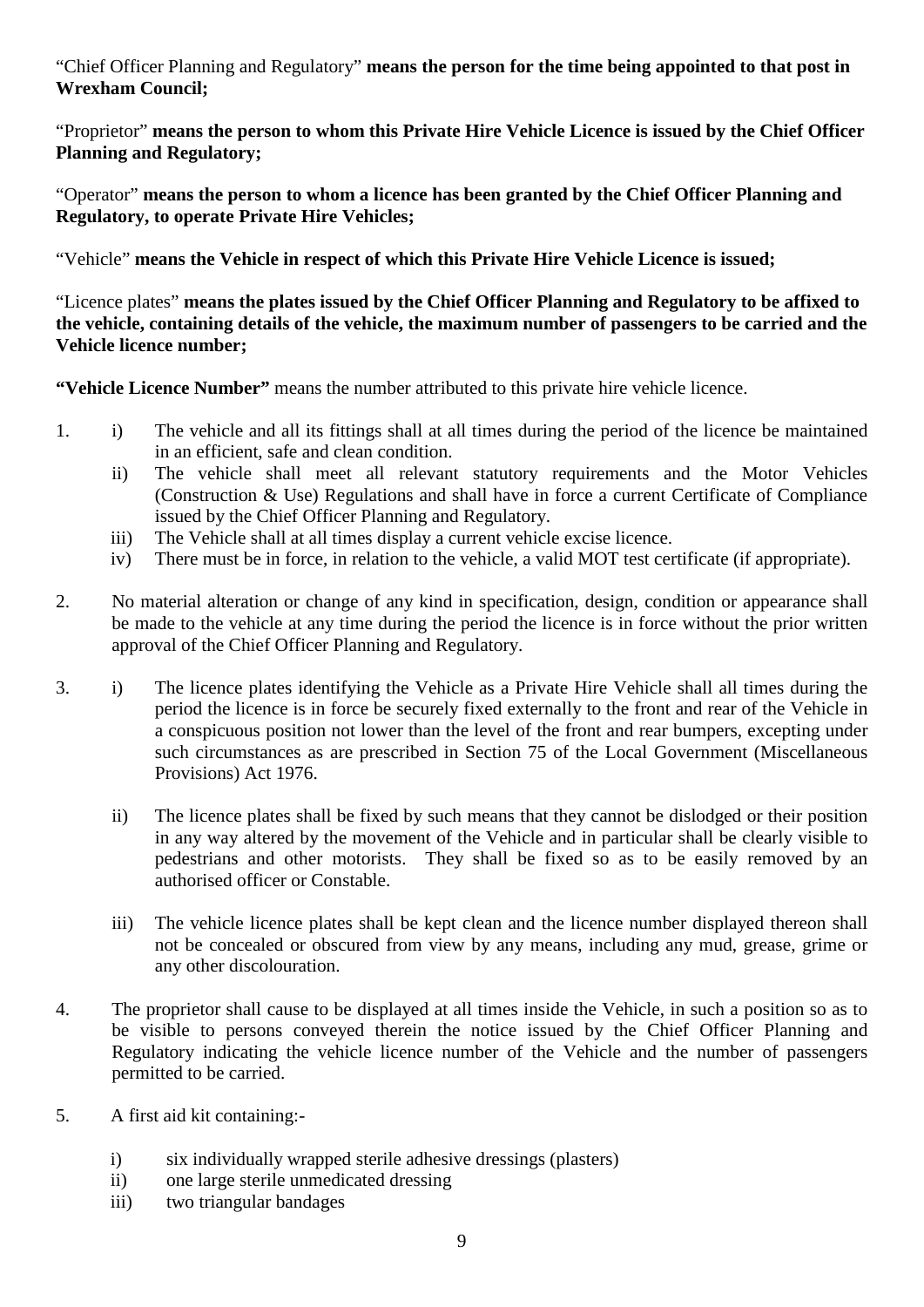- iv) two safety pins
- v) individually wrapped moist cleaning wipes

shall be carried in the vehicle at all times securely fixed in the boot of the Vehicle and available for use in case of emergency. There shall be no obligation on Private Hire Drivers to administer first aid treatment.

- 6. a) The vehicle shall carry a fire extinguisher of minimum weight of 1 kg containing dry powder. The fire extinguisher shall be securely fixed in a position so as not to interfere with the control of the vehicle and so as not to be tampered with by a member of the public.
	- b) Each extinguisher to be serviced annually by a competent inspector and an appropriate dated inspection record to be available.
- 7. a) A complete adhesive sign, provided by the Chief Officer Planning and Regulatory shall be displayed at the top front of both rear passenger door windows so as to be clearly visible to persons boarding the vehicle. The sign shall be of a maximum size 180 mm X 130 mm containing the information as specified by the Chief Officer Planning and Regulatory.
	- b) It is also permissible to display the Vehicle Operator's Name, Telephone Number and / or Website Address on the front and rear screen of the vehicle. Any display must not interfere with visibility or compromise safety. There shall be no reference to the word "Cab" or "Taxi".
	- c) There may be displayed on the side, bonnet and rear boot / door area of the vehicle the name, telephone number and / or website address of the Operator with whom the vehicle proprietor carries on business. There shall be no reference to the word "Cab" or "Taxi. The words "Tap the Ap", to be displayed bilingually, are permitted.
	- d) Operator company logos are permitted. With the aforementioned exceptions, no other signs, notices, advertisements, plates, marks, numbers or emblems or devices whatsoever shall be displayed on, in or from the vehicle, except as may be required by any statutory provision of these conditions, or with prior written authorisation of the Council.
	- e) Display in the Private Hire Vehicle, an Identification Card, provided by the Local Authority, inside the front windscreen giving driver identification to the inside of the vehicle.
- 8. The Proprietor shall notify the Chief Officer Planning and Regulatory in writing of any change of address during the period of the licence within seven days of such change taking place.
- 9. The proprietor shall within seven days disclose to the Chief Officer Planning and Regulatory in writing details of any conviction imposed on him/her (or, if the Proprietor is a company or partnership imposed on any of the directors or partners) during the period of the licence.
- 10. If the proprietor permits or employs any other person to drive the Vehicle whilst it is licensed as a Private Hire Vehicle he/she shall before that person commences to drive the vehicle;
	- a) ascertain that the person holds a current Private Hire Driver's Licence issued by Wrexham Council in accordance with Section 51 of the Local Government (Miscellaneous Provisions) Act, 1976.
	- b) cause that person to lodge with the Proprietor his Private Hire Driver's Licence for retention until such time as the Driver ceases to be permitted or employed to drive the vehicle.